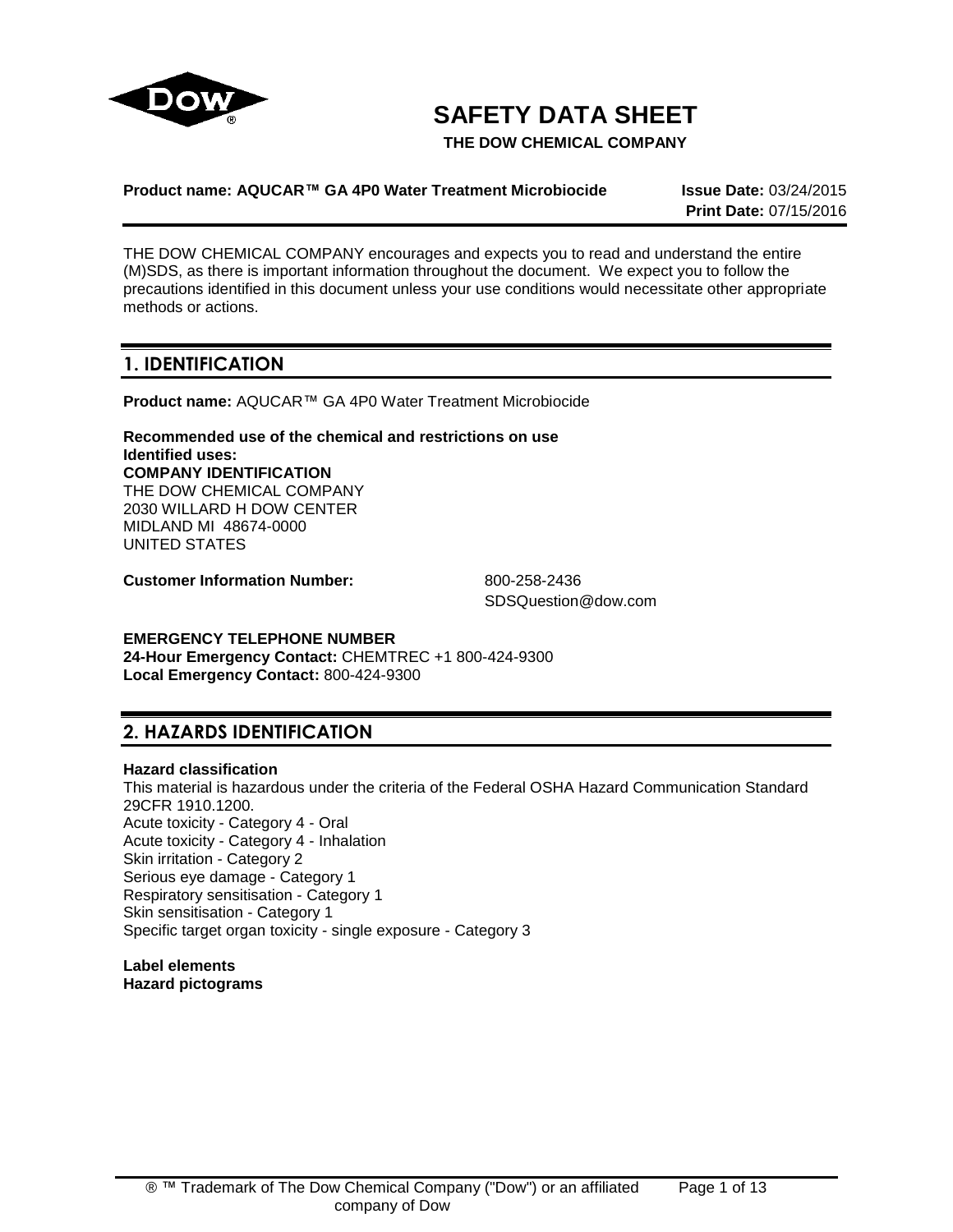

### Signal word: **DANGER!**

#### **Hazards**

Harmful if swallowed or if inhaled Causes skin irritation. May cause an allergic skin reaction. Causes serious eye damage. May cause allergy or asthma symptoms or breathing difficulties if inhaled. May cause respiratory irritation.

# **Precautionary statements**

#### **Prevention**

Avoid breathing dust/ fume/ gas/ mist/ vapours/ spray. Wash skin thoroughly after handling. Do not eat, drink or smoke when using this product. Use only outdoors or in a well-ventilated area. Contaminated work clothing should not be allowed out of the workplace. In case of inadequate ventilation wear respiratory protection. Wear protective gloves/ eye protection/ face protection.

#### **Response**

IF SWALLOWED: Call a POISON CENTER or doctor/ physician if you feel unwell. Rinse mouth.

IF ON SKIN: Wash with plenty of soap and water.

IF INHALED: Remove person to fresh air and keep comfortable for breathing. Call a POISON CENTER or doctor/ physician if you feel unwell.

IF IN EYES: Rinse cautiously with water for several minutes. Remove contact lenses, if present and easy to do. Continue rinsing. Immediately call a POISON CENTER or doctor/ physician.

If skin irritation or rash occurs: Get medical advice/ attention.

If experiencing respiratory symptoms: Call a POISON CENTER or doctor/ physician. Take off contaminated clothing and wash before reuse.

# **Storage**

Store in a well-ventilated place. Keep container tightly closed. Store locked up.

# **Disposal**

Dispose of contents/ container to an approved waste disposal plant.

# **Other hazards**

no data available

# **3. COMPOSITION/INFORMATION ON INGREDIENTS**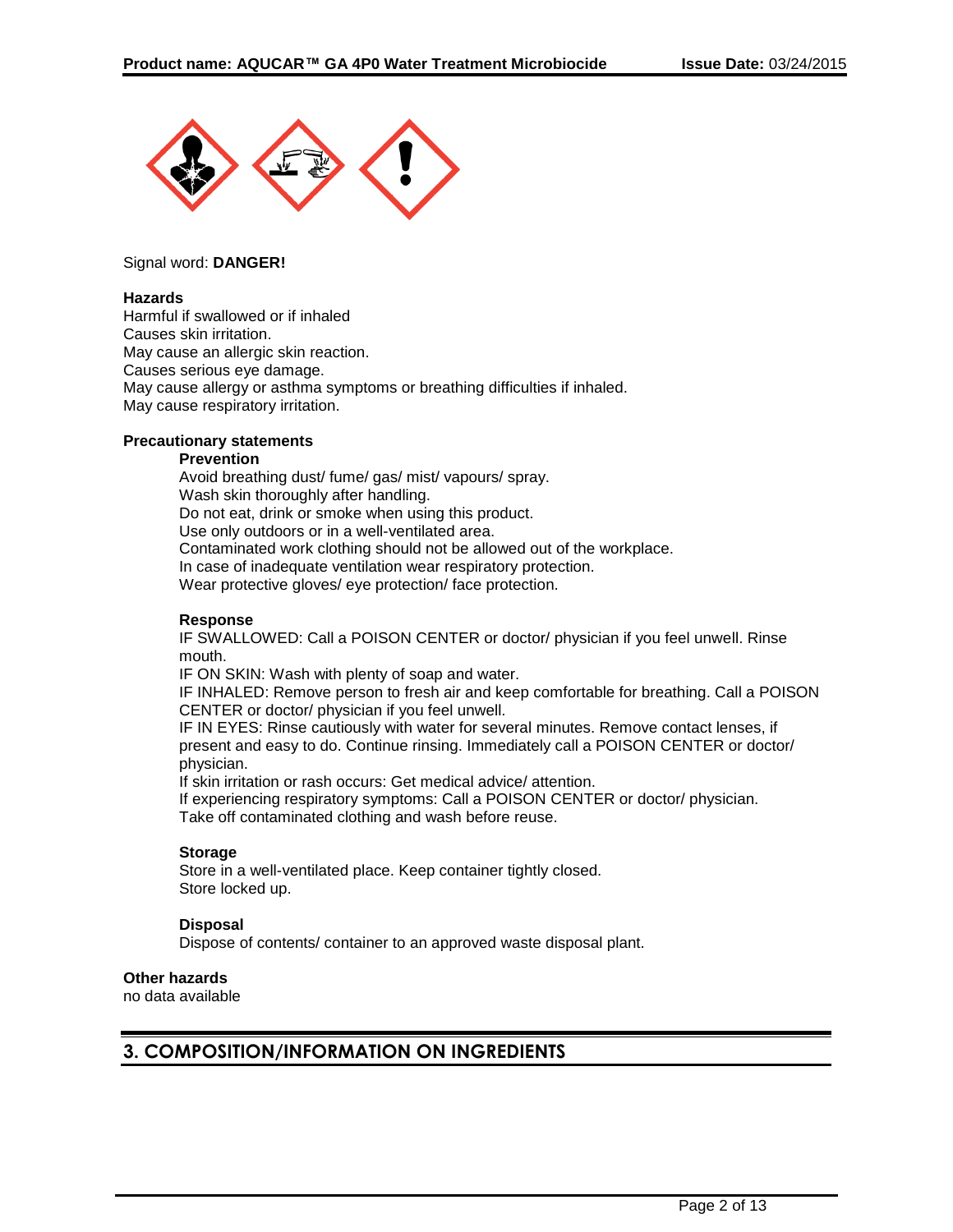| Chemical nature: aldehyde<br>This product is a mixture. |              |                      |
|---------------------------------------------------------|--------------|----------------------|
| <b>Component</b>                                        | <b>CASRN</b> | <b>Concentration</b> |
|                                                         |              |                      |
| Glutaraldehyde                                          | 111-30-8     | 4.0%                 |
| Water                                                   | 7732-18-5    | 95.0%                |

# **4. FIRST AID MEASURES**

# **Description of first aid measures**

**General advice:** First Aid responders should pay attention to self-protection and use the recommended protective clothing (chemical resistant gloves, splash protection). If potential for exposure exists refer to Section 8 for specific personal protective equipment.

**Inhalation:** Move person to fresh air. If person is not breathing, call an emergency responder or ambulance, then give artificial respiration; if by mouth to mouth use rescuer protection (pocket mask etc). Call a poison control center or doctor for treatment advice. If breathing is difficult, oxygen should be administered by qualified personnel.

**Skin contact:** Take off contaminated clothing. Wash skin with soap and plenty of water for 15-20 minutes. Call a poison control center or doctor for treatment advice. Wash clothing before reuse. Shoes and other leather items which cannot be decontaminated should be disposed of properly. Suitable emergency safety shower facility should be immediately available.

**Eye contact:** Wash immediately and continuously with flowing water for at least 30 minutes. Remove contact lenses after the first 5 minutes and continue washing. Obtain prompt medical consultation, preferably from an ophthalmologist. Suitable emergency eye wash facility should be immediately available.

**Ingestion:** If the person is fully alert and cooperative, have the person rinse mouth with plenty of water. In cases of ingestion have the person drink 4 to 10 ounces (120-300 mL) of water. Do not induce vomiting. Do not attempt mouth rinse if the person has respiratory distress, altered mental status, or nausea and vomiting. Call a physician and/or transport to emergency facility immediately. Seek medical attention immediately.

**Most important symptoms and effects, both acute and delayed:** Aside from the information found under Description of first aid measures (above) and Indication of immediate medical attention and special treatment needed (below), any additional important symptoms and effects are described in Section 11: Toxicology Information.

# **Indication of any immediate medical attention and special treatment needed**

**Notes to physician:** Excessive exposure may aggravate preexisting asthma and other respiratory disorders (e.g. emphysema, bronchitis, reactive airways dysfunction syndrome). Maintain adequate ventilation and oxygenation of the patient. May cause respiratory sensitization or asthma-like symptoms. Bronchodilators, expectorants and antitussives may be of help. Treat bronchospasm with inhaled beta2 agonist and oral or parenteral corticosteroids. Chemical eye burns may require extended irrigation. Obtain prompt consultation, preferably from an ophthalmologist. If burn is present, treat as any thermal burn, after decontamination. Due to irritant properties, swallowing may result in burns/ulceration of mouth, stomach and lower gastrointestinal tract with subsequent stricture.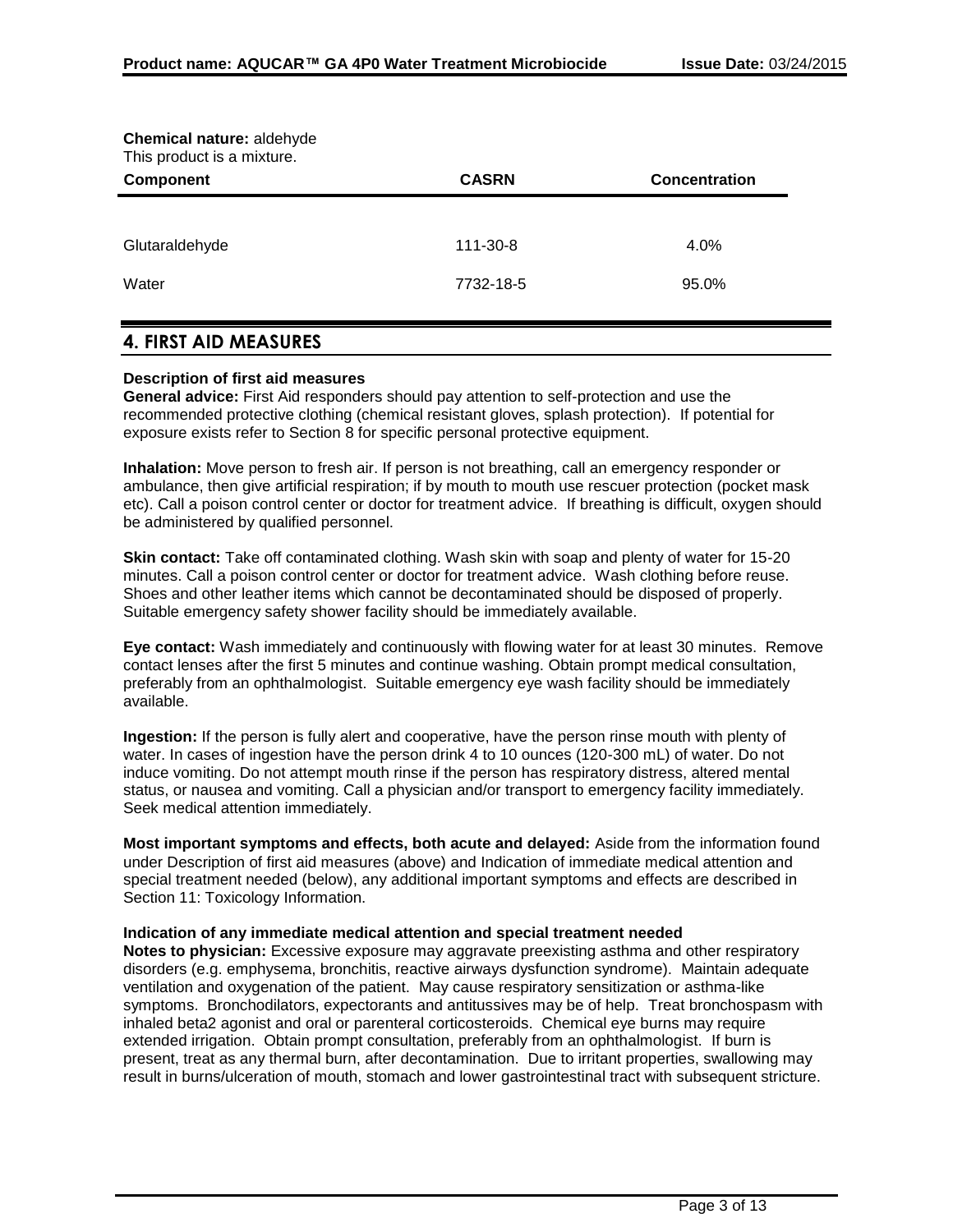Aspiration of vomitus may cause lung injury. Suggest endotracheal/esophageal control if lavage is done. No specific antidote. Treatment of exposure should be directed at the control of symptoms and the clinical condition of the patient. Have the Safety Data Sheet, and if available, the product container or label with you when calling a poison control center or doctor, or going for treatment.

# **5. FIREFIGHTING MEASURES**

**Suitable extinguishing media:** To extinguish combustible residues of this product use water fog, carbon dioxide, dry chemical or foam.

**Unsuitable extinguishing media:** None known.

#### **Special hazards arising from the substance or mixture**

**Hazardous combustion products:** Under fire conditions some components of this product may decompose. The smoke may contain unidentified toxic and/or irritating compounds. Combustion products may include and are not limited to: Carbon monoxide. Carbon dioxide.

**Unusual Fire and Explosion Hazards:** This material will not burn until the water has evaporated. Residue can burn.

# **Advice for firefighters**

**Fire Fighting Procedures:** Keep people away. Isolate fire and deny unnecessary entry. To extinguish combustible residues of this product use water fog, carbon dioxide, dry chemical or foam. Contain fire water run-off if possible. Fire water run-off, if not contained, may cause environmental damage. Review the "Accidental Release Measures" and the "Ecological Information" sections of this (M)SDS.

**Special protective equipment for firefighters:** Wear positive-pressure self-contained breathing apparatus (SCBA) and protective fire fighting clothing (includes fire fighting helmet, coat, trousers, boots, and gloves). Avoid contact with this material during fire fighting operations. If contact is likely, change to full chemical resistant fire fighting clothing with self-contained breathing apparatus. If this is not available, wear full chemical resistant clothing with self-contained breathing apparatus and fight fire from a remote location. For protective equipment in post-fire or non-fire clean-up situations, refer to the relevant sections.

# **6. ACCIDENTAL RELEASE MEASURES**

**Personal precautions, protective equipment and emergency procedures:** Evacuate area. Keep upwind of spill. Ventilate area of leak or spill. Only trained and properly protected personnel must be involved in clean-up operations. Refer to section 7, Handling, for additional precautionary measures. Use appropriate safety equipment. For additional information, refer to Section 8, Exposure Controls and Personal Protection.

**Environmental precautions:** Spills or discharge to natural waterways is likely to kill aquatic organisms. Prevent from entering into soil, ditches, sewers, waterways and/or groundwater. See Section 12, Ecological Information.

**Methods and materials for containment and cleaning up:** Avoid making contact with spilled material, glutaraldehyde will be absorbed by most shoes. Always wear the correct protective equipment, consisting of splashproof monogoggles, or both safety glasses with side shields and a wraparound full-face shield, appropriate gloves and protective clothing. A self-contained breathing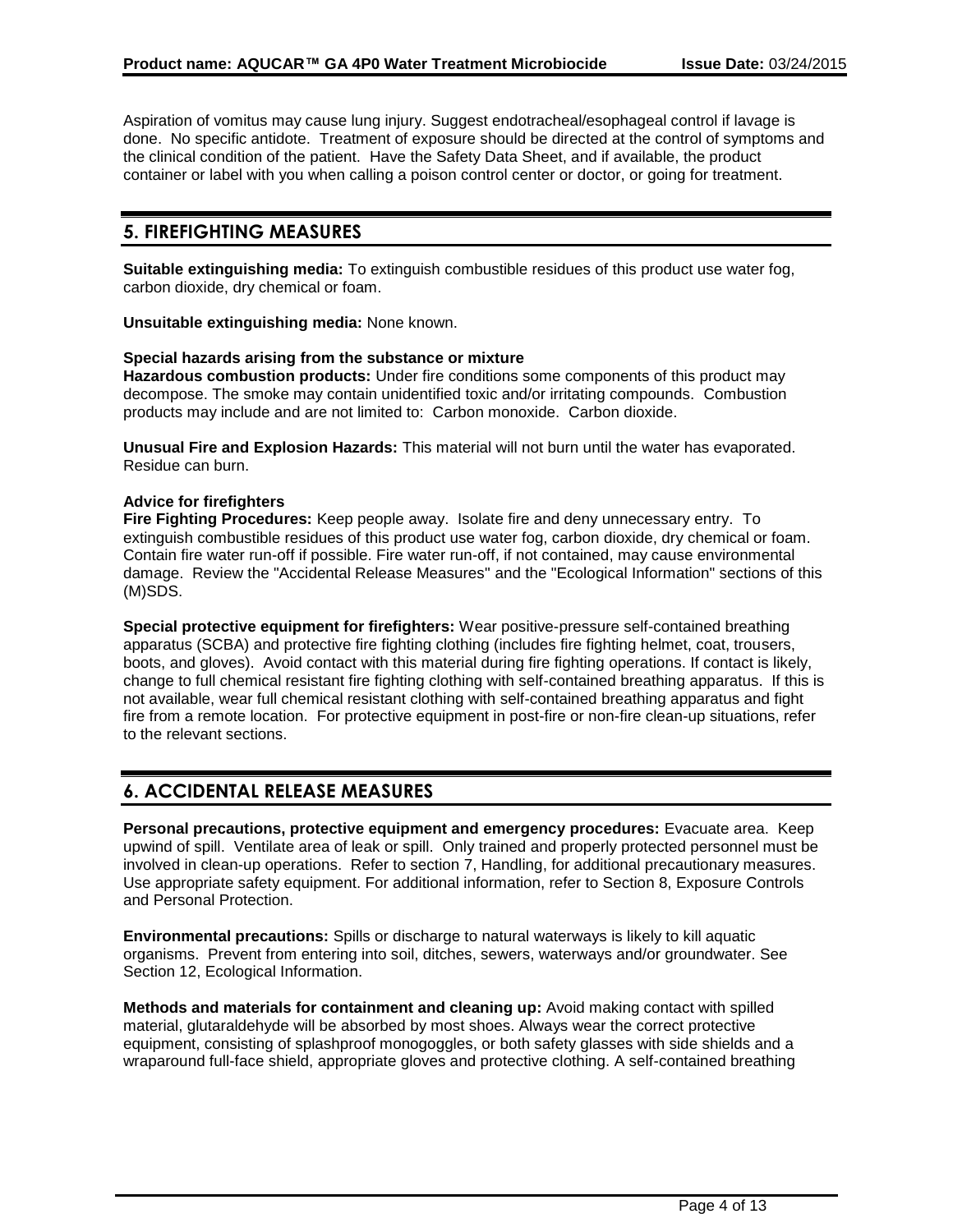apparatus or respirator and absorbents may be necessary, depending on the size of the spill and the adequacy of ventilation. Small spills: Wear the correct protective equipment and cover the liquid with absorbent material. Collect and seal the material and the dirt that has absorbed the spilled material in polyethylene bags and place in a drum for transit to an approved disposal site. Rinse away the remaining spilled material with water to reduce odor, and discharge the rinsate into a municipal or industrial sewer. Large spills: In case of nasal and respiratory irritation, vacate the room immediately. Personnel cleaning up should be trained and equipped with a self-contained breathing apparatus, or an officially approved or certified full-face respirator equipped with an organic vapor cartridge, gloves, and clothing impervious to glutaraldehyde, including rubber boots or shoe protection. Deactivate with sodium bisulfite (2-3 parts (by weight) per part of active substance glutaraldehyde), collect the neutralized liquid and place in a drum for transit to an approved disposal site.

# **7. HANDLING AND STORAGE**

**Precautions for safe handling:** Keep out of reach of children. Do not get in eyes, on skin, on clothing. Avoid breathing vapor. Do not swallow. Keep container closed. Use with adequate ventilation. Wear goggles, protective clothing and butyl or nitrile gloves. Wash thoroughly with soap and water after handling. Remove contaminated clothing and wash before reuse. See Section 8, EXPOSURE CONTROLS AND PERSONAL PROTECTION.

Do not spray or aerosolize the undiluted form of the product. Full personal protective equipment (including skin covering and full-face SCBA respirator) is required for dilutions or mixtures of the product used in a spray application.

**Conditions for safe storage:** Do not store in: Aluminum. Carbon steel. Copper. Mild steel. Iron.

# **Storage stability**

**Shelf life: Use within** 12 Month

# **8. EXPOSURE CONTROLS/PERSONAL PROTECTION**

# **Control parameters**

Exposure limits are listed below, if they exist.

| <b>Component</b> | <b>Regulation</b> | Type of listing | <b>Value/Notation</b> |
|------------------|-------------------|-----------------|-----------------------|
| Glutaraldehyde   | ACGIH             |                 | $0.05$ ppm            |
|                  | ACGIH             |                 | <b>DSEN, RSEN</b>     |

# **Exposure controls**

**Engineering controls:** Use engineering controls to maintain airborne level below exposure limit requirements or guidelines. If there are no applicable exposure limit requirements or guidelines, use only with adequate ventilation. Local exhaust ventilation may be necessary for some operations.

# **Individual protection measures**

**Eye/face protection:** Use chemical goggles. If exposure causes eye discomfort, use a fullface respirator. Use a full-face respirator when material is heated or when aerosols/mists are generated. Eye wash fountain should be located in immediate work area. **Skin protection**

**Hand protection:** Use gloves chemically resistant to this material. Examples of preferred glove barrier materials include: Butyl rubber. Examples of acceptable glove barrier materials include: Nitrile/butadiene rubber ("nitrile" or "NBR"). NOTICE: The selection of a specific glove for a particular application and duration of use in a workplace should also take into account all relevant workplace factors such as, but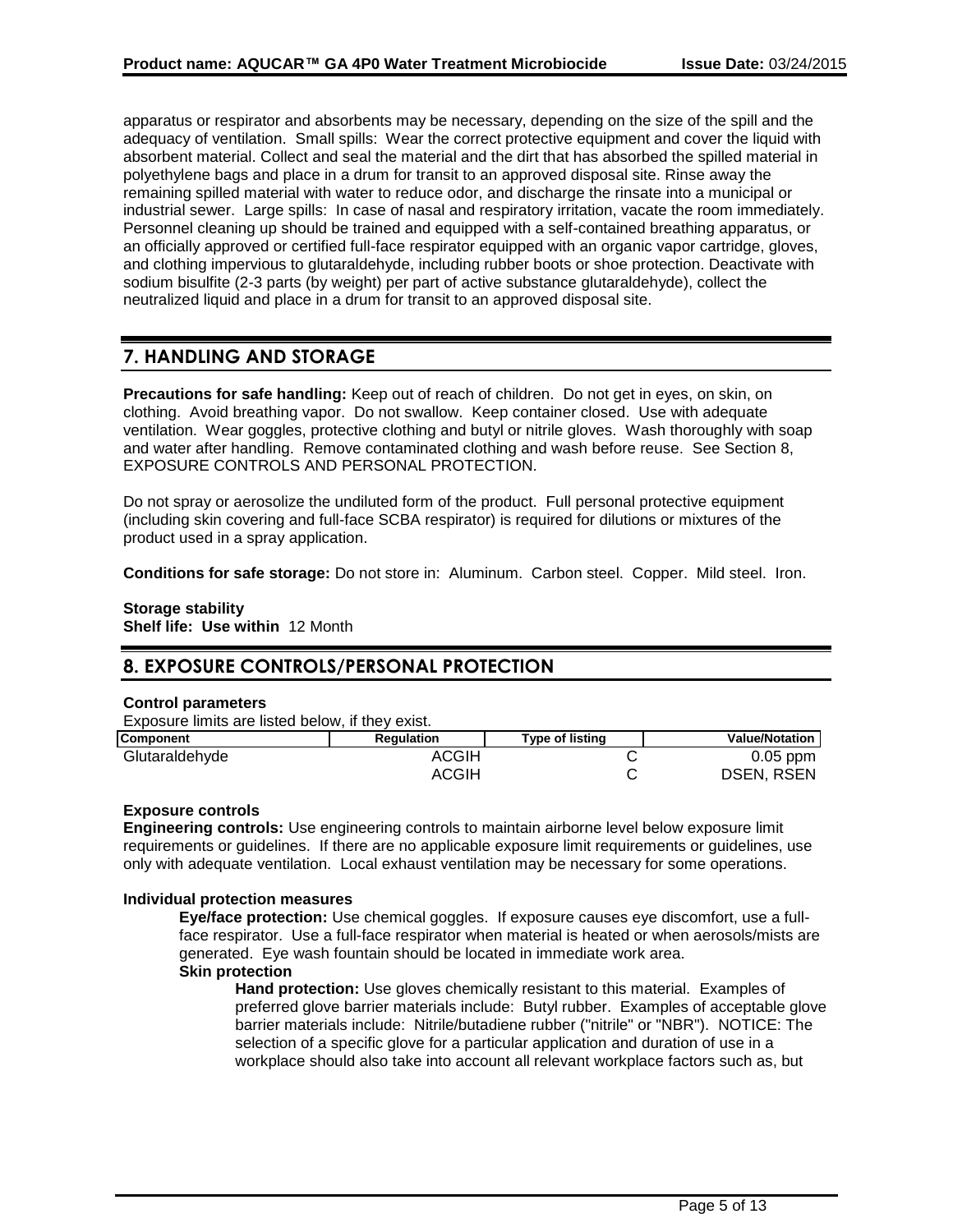not limited to: Other chemicals which may be handled, physical requirements (cut/puncture protection, dexterity, thermal protection), potential body reactions to glove materials, as well as the instructions/specifications provided by the glove supplier.

**Other protection:** Use protective clothing chemically resistant to this material. Selection of specific items such as face shield, boots, apron, or full body suit will depend on the task. Safety shower should be located in immediate work area. Use chemical protective clothing resistant to this material, when there is any possibility of skin contact. Remove contaminated clothing immediately, wash skin area with soap and water, and launder clothing before reuse or dispose of properly. Items which cannot be decontaminated, such as shoes, belts and watchbands, should be removed and disposed of properly.

**Respiratory protection:** Atmospheric levels should be maintained below the exposure guideline. When respiratory protection is required for certain operations, use an approved airpurifying respirator. This product is a respiratory irritant. If discomfort is experienced ventilation is not adequate and an approved full face air-purifying respirator is recommended. If vapors are strong enough to be irritating to the nose, or eyes, the OEL is probably being exceeded. Special ventilation or respiratory protection may be required. For operations such as spraying and other conditions such as emergencies where the exposure guideline may be greatly exceeded, use an approved positive-pressure self-contained breathing apparatus. For emergency response or for situations where the atmospheric level is unknown, use an approved positive-pressure self-contained breathing apparatus or positive-pressure air line with auxiliary self-contained air supply.

The following should be effective types of air-purifying respirators: Full-face Organic vapor cartridge with a particulate pre-filter.

| Appearance                              |                                         |
|-----------------------------------------|-----------------------------------------|
| <b>Physical state</b>                   | Liquid.                                 |
| Color                                   | Colorless to yellow                     |
| Odor                                    | Fruity                                  |
| <b>Odor Threshold</b>                   | No test data available                  |
| рH                                      | 3.1 - 4.5 ASTM E70                      |
| <b>Melting point/range</b>              | Not applicable to liquids               |
| <b>Freezing point</b>                   | $-4$ °C (25 °F) Measured                |
| Boiling point (760 mmHg)                | 100 °C (212 °F) Measured Same as water  |
|                                         |                                         |
| <b>Flash point</b>                      | closed cup Tag Closed Cup ASTM D56 None |
| <b>Evaporation Rate (Butyl Acetate</b>  | No test data available                  |
| $= 1$                                   |                                         |
| Flammability (solid, gas)               | Not applicable to liquids               |
| <b>Lower explosion limit</b>            | No test data available                  |
| <b>Upper explosion limit</b>            | No test data available                  |
| Vapor Pressure                          | 0.20 mmHg Literature                    |
| <b>Relative Vapor Density (air = 1)</b> | No test data available                  |
| <b>Relative Density (water = 1)</b>     | 1.01 at 20 $°C$ (68 $°F$ ) Measured     |

# **9. PHYSICAL AND CHEMICAL PROPERTIES**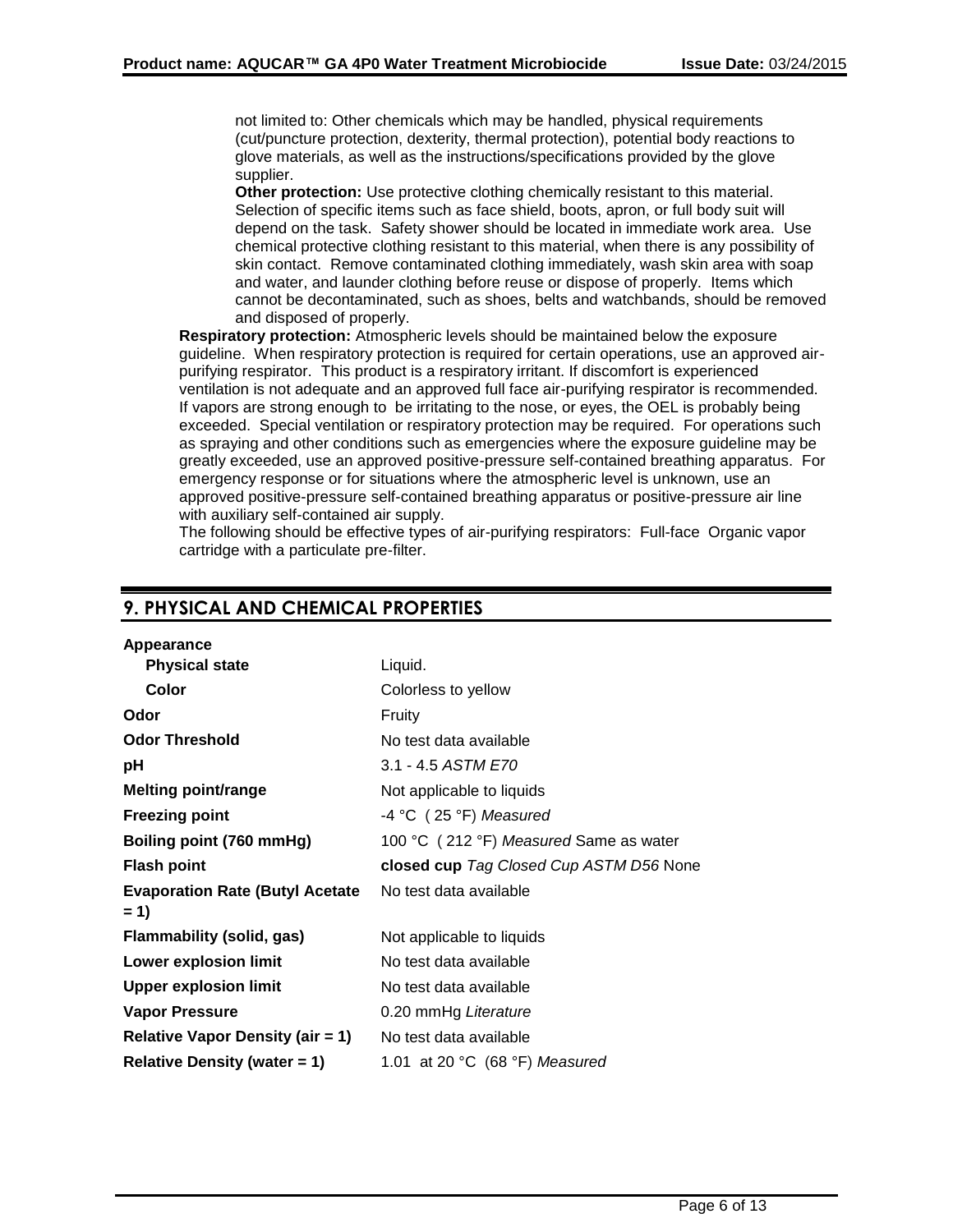| <b>Water solubility</b>                           | 100 % at 20 °C (68 °F) Literature                        |
|---------------------------------------------------|----------------------------------------------------------|
| <b>Partition coefficient: n-</b><br>octanol/water | no data available                                        |
| <b>Auto-ignition temperature</b>                  | No test data available                                   |
| <b>Decomposition temperature</b>                  | No test data available                                   |
| <b>Dynamic Viscosity</b>                          | 15.4 cP at 25 °C (77 °F) OECD 114 (Brookfield Viscosity) |
| <b>Kinematic Viscosity</b>                        | 20.2 mm2/s at 20 $°C$ (68 $°F$ ) Calculated.             |
| <b>Explosive properties</b>                       | Not explosive                                            |
| <b>Oxidizing properties</b>                       | No.                                                      |
| <b>Molecular weight</b>                           | No test data available                                   |

NOTE: The physical data presented above are typical values and should not be construed as a specification.

# **10. STABILITY AND REACTIVITY**

**Reactivity:** no data available

**Chemical stability:** Thermally stable at typical use temperatures.

**Possibility of hazardous reactions:** Polymerization will not occur.

**Conditions to avoid:** Active ingredient decomposes at elevated temperatures.

**Incompatible materials:** Avoid contact with: Amines. Ammonia. Strong acids. Strong bases. Strong oxidizers. Avoid contact with metals such as: Aluminum. Carbon steel. Copper. Iron. Mild steel.

**Hazardous decomposition products:** Decomposition products depend upon temperature, air supply and the presence of other materials.

# **11. TOXICOLOGICAL INFORMATION**

*Toxicological information on this product or its components appear in this section when such data is available.*

# **Acute toxicity**

# **Acute oral toxicity**

Low toxicity if swallowed. Swallowing may result in irritation or burns of the mouth, throat, and gastrointestinal tract. Swallowing may result in gastrointestinal irritation or ulceration. Excessive exposure may cause: Headache. Dizziness. Anesthetic effects. Drowsiness. Unconsciousness. Other central nervous system effects.

Single dose oral LD50 has not been determined. Typical for this family of materials. LD50, Rat, > 900 mg/kg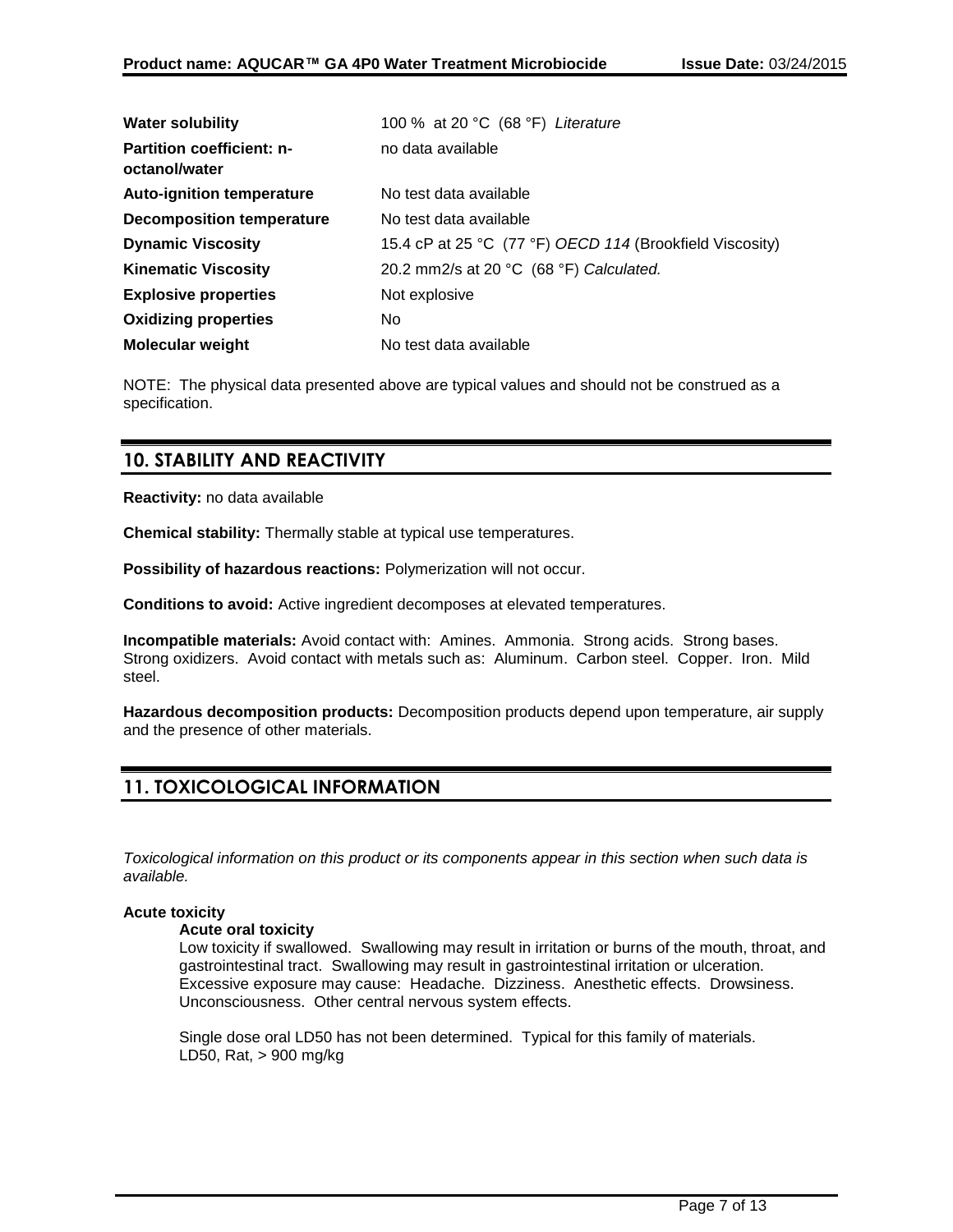# **Acute dermal toxicity**

Prolonged skin contact is unlikely to result in absorption of harmful amounts.

The dermal LD50 has not been determined. Typical for this family of materials. LD50, Rabbit, > 16,000 mg/kg

# **Acute inhalation toxicity**

Vapor may cause severe irritation of the upper respiratory tract (nose and throat). Vapor from heated material may cause serious adverse effects, even death. Case reports and medical surveys link asthma and respiratory irritation to glutaraldehyde exposure, primarily in medical personnel. Asthma-like symptoms may include coughing, difficult breathing and a feeling of tightness in the chest. Occasionally, breathing difficulties may be life threatening. Asthma-like symptoms may occur in people prone to respiratory disorders or other allergies. As product: The LC50 has not been determined.

# **Skin corrosion/irritation**

Brief contact may cause skin irritation with local redness. Prolonged contact may cause severe skin burns. Symptoms may include pain, severe local redness, swelling, and tissue damage. May stain skin. May cause itching.

#### **Serious eye damage/eye irritation**

May cause severe irritation with corneal injury which may result in permanent impairment of vision, even blindness. Chemical burns may occur.

Vapor may cause eye irritation experienced as mild discomfort and redness.

#### **Sensitization**

Skin contact may cause an allergic skin reaction in a small proportion of individuals. Contains component(s) which have caused allergic skin sensitization in guinea pigs. Contains component(s) which have demonstrated the potential for contact allergy in mice.

May cause allergic respiratory response in a small proportion of individuals.

# **Specific Target Organ Systemic Toxicity (Single Exposure)**

May cause respiratory irritation. Route of Exposure: Inhalation Target Organs: Respiratory Tract

# **Specific Target Organ Systemic Toxicity (Repeated Exposure)**

Repeated skin contact may result in absorption of amounts which could cause death. May cause nausea and vomiting.

# **Carcinogenicity**

In a NTP chronic 2-year inhalation study on glutaraldehyde, no carcinogenicity was seen in rats or in mice. An increase in large granular lymphocytes in Fischer rats dosed with glutaraldehyde for two years was random or a secondary carcinogenic effect due to a modifying influence on the occurrence of this common neoplasm in this rat strain.

# **Teratogenicity**

For glutaraldehyde: Has been toxic to the fetus in laboratory animals at doses toxic to the mother. Did not cause birth defects in laboratory animals.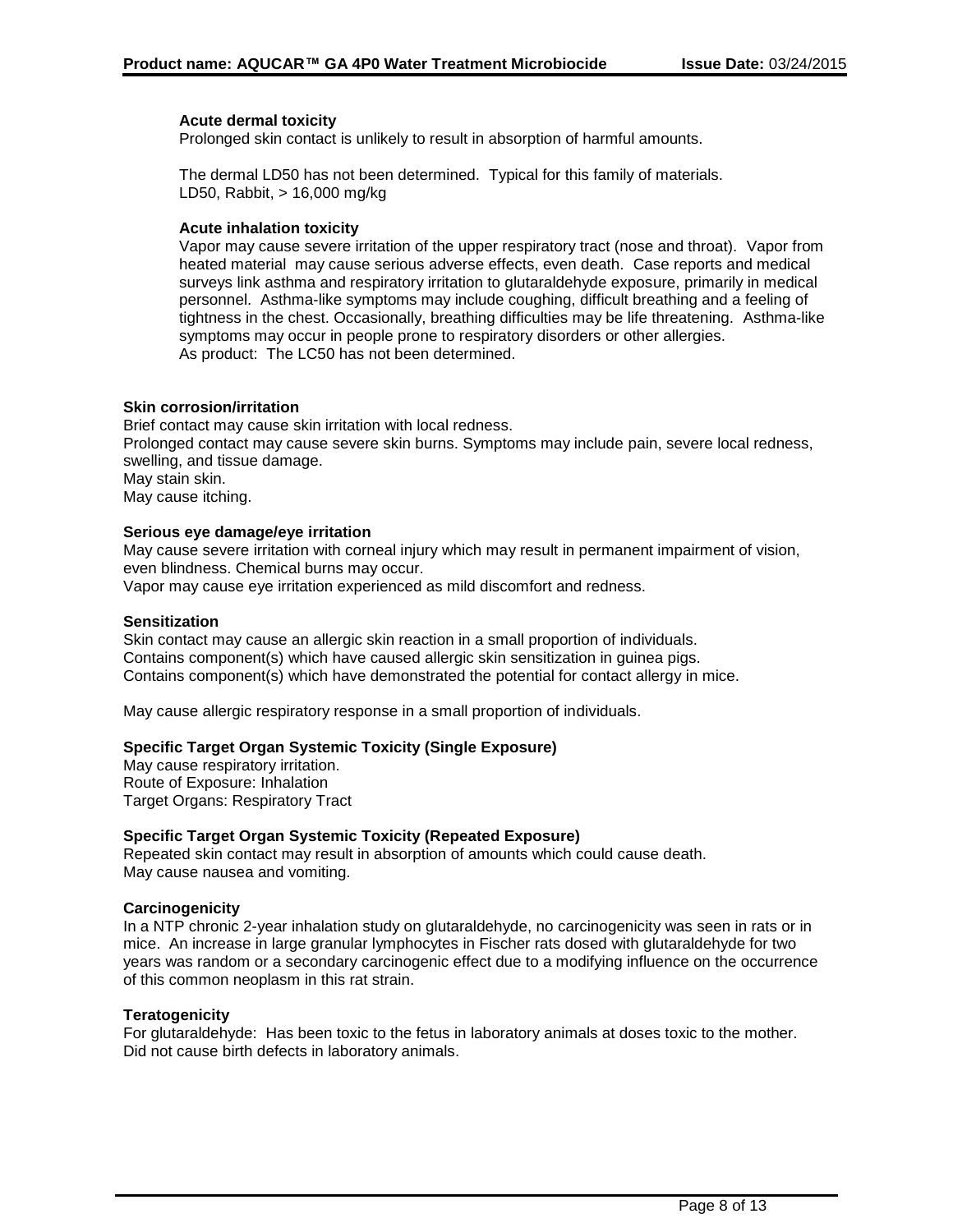# **Reproductive toxicity**

For glutaraldehyde: In animal studies, did not interfere with reproduction.

### **Mutagenicity**

For glutaraldehyde: In vitro genetic toxicity studies were negative in some cases and positive in other cases. Animal genetic toxicity studies were predominantly negative.

#### **Aspiration Hazard**

Aspiration into the lungs may occur during ingestion or vomiting, causing tissue damage or lung injury.

# **COMPONENTS INFLUENCING TOXICOLOGY:**

#### **Glutaraldehyde**

#### **Acute inhalation toxicity**

LC50, Rat, female, 4 Hour, dust/mist, 0.28 mg/l

LC50, Rat, male, 4 Hour, dust/mist, 0.35 mg/l

# **12. ECOLOGICAL INFORMATION**

*Ecotoxicological information on this product or its components appear in this section when such data is available.*

### **Toxicity**

# **Glutaraldehyde**

# **Acute toxicity to fish**

Material is highly toxic to aquatic organisms on an acute basis (LC50/EC50 between 0.1 and 1 mg/L in the most sensitive species tested). LC50, Cyprinodon variegatus (sheepshead minnow), 96 Hour, 32 mg/l

# **Acute toxicity to aquatic invertebrates**

LC50, copepod Acartia tonsa, semi-static test, 48 Hour, 3 mg/l

# **Acute toxicity to algae/aquatic plants**

ErC50, Desmodesmus subspicatus (Scenedesmus subspicatus), 72 Hour, 0.6 mg/l NOEC, Desmodesmus subspicatus (Scenedesmus subspicatus), 72 Hour, Growth rate inhibition, 0.025 mg/l

# **Toxicity to bacteria**

EC50, activated sludge, > 50 mg/l, OECD 209 Test

# **Chronic toxicity to aquatic invertebrates**

NOEC, water flea Daphnia magna, flow-through test, 21 d, number of offspring, 0.12 mg/l

# **Toxicity to Above Ground Organisms**

Material is moderately toxic to birds on an acute basis (LD50 between 51 and 500 mg/kg). Material is practically non-toxic to birds on a dietary basis (LC50 > 5000 ppm). oral LD50, Anas platyrhynchos (Mallard duck), 408 - 466 mg/kg dietary LC50, Colinus virginianus (Bobwhite quail), > 5,000 ppm dietary LC50, Anas platyrhynchos (Mallard duck), > 5,000 ppm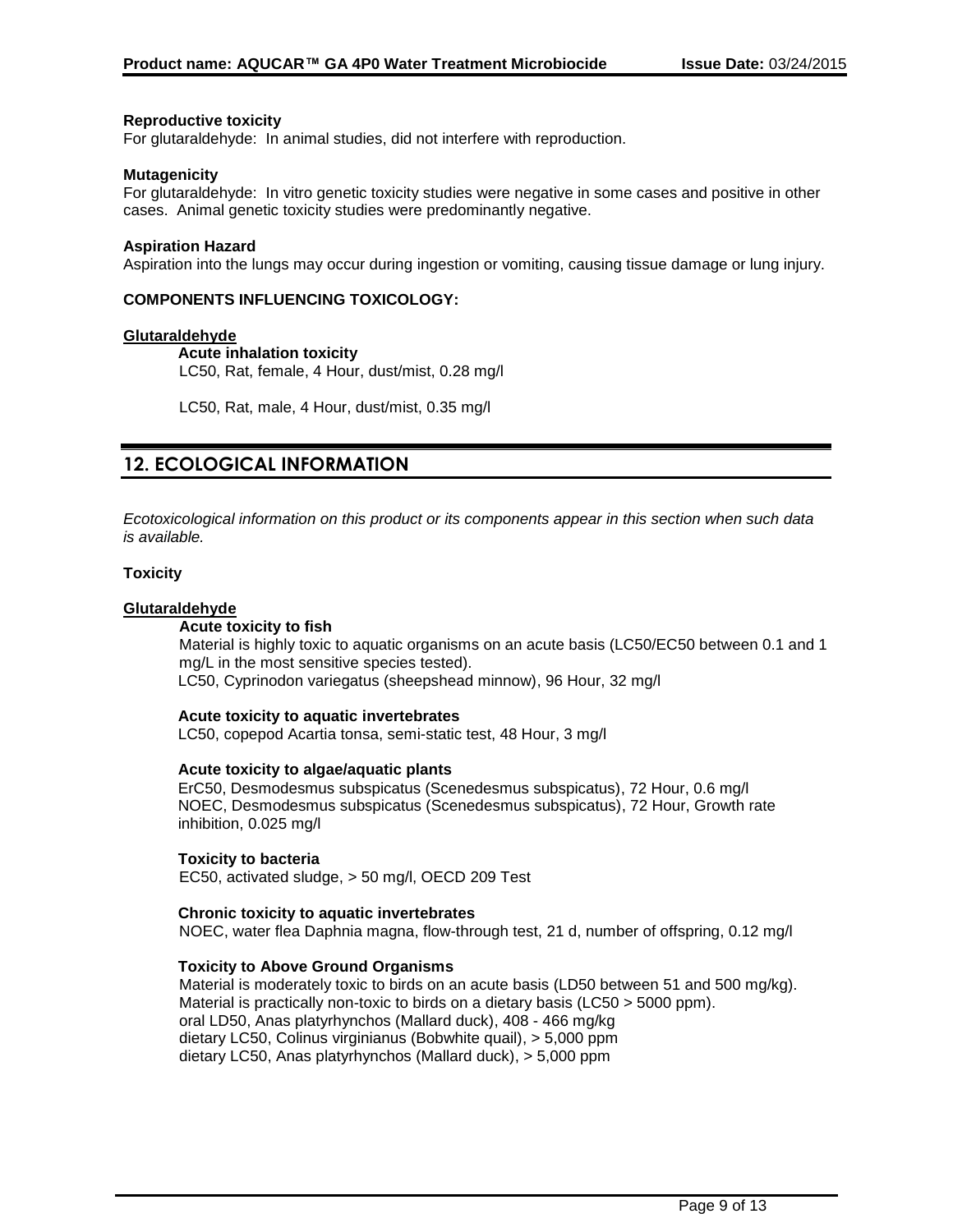# **Persistence and degradability**

# **Glutaraldehyde**

**Biodegradability:** 10-day Window: Pass **Biodegradation:** 73 % **Exposure time:** 9 d **Method:** OECD Test Guideline 301A or Equivalent

**Theoretical Oxygen Demand:** 1.92 mg/mg

# **Biological oxygen demand (BOD)**

| <b>Incubation</b><br>Time | <b>BOD</b>  |
|---------------------------|-------------|
| 5 d                       | $28\%$      |
| 10 d                      | $57 - 63 %$ |

# **Photodegradation**

**Test Type:** Half-life (indirect photolysis) **Sensitizer:** OH radicals **Atmospheric half-life:** 2.74 Hour **Method:** Estimated.

# **Bioaccumulative potential**

**Bioaccumulation:** No data available.

# **Mobility in soil**

# **Glutaraldehyde**

Potential for mobility in soil is high (Koc between 50 and 150). Given its very low Henry's constant, volatilization from natural bodies of water or moist soil is not expected to be an important fate process. **Partition coefficient(Koc):** 120 - 500 Estimated.

# **13. DISPOSAL CONSIDERATIONS**

**Disposal methods:** DO NOT DUMP INTO ANY SEWERS, ON THE GROUND, OR INTO ANY BODY OF WATER. All disposal practices must be in compliance with all Federal, State/Provincial and local laws and regulations. Regulations may vary in different locations. Waste characterizations and compliance with applicable laws are the responsibility solely of the waste generator. AS YOUR SUPPLIER, WE HAVE NO CONTROL OVER THE MANAGEMENT PRACTICES OR MANUFACTURING PROCESSES OF PARTIES HANDLING OR USING THIS MATERIAL. THE INFORMATION PRESENTED HERE PERTAINS ONLY TO THE PRODUCT AS SHIPPED IN ITS INTENDED CONDITION AS DESCRIBED IN MSDS SECTION: Composition Information. FOR UNUSED & UNCONTAMINATED PRODUCT, the preferred options include sending to a licensed, permitted: Incinerator or other thermal destruction device.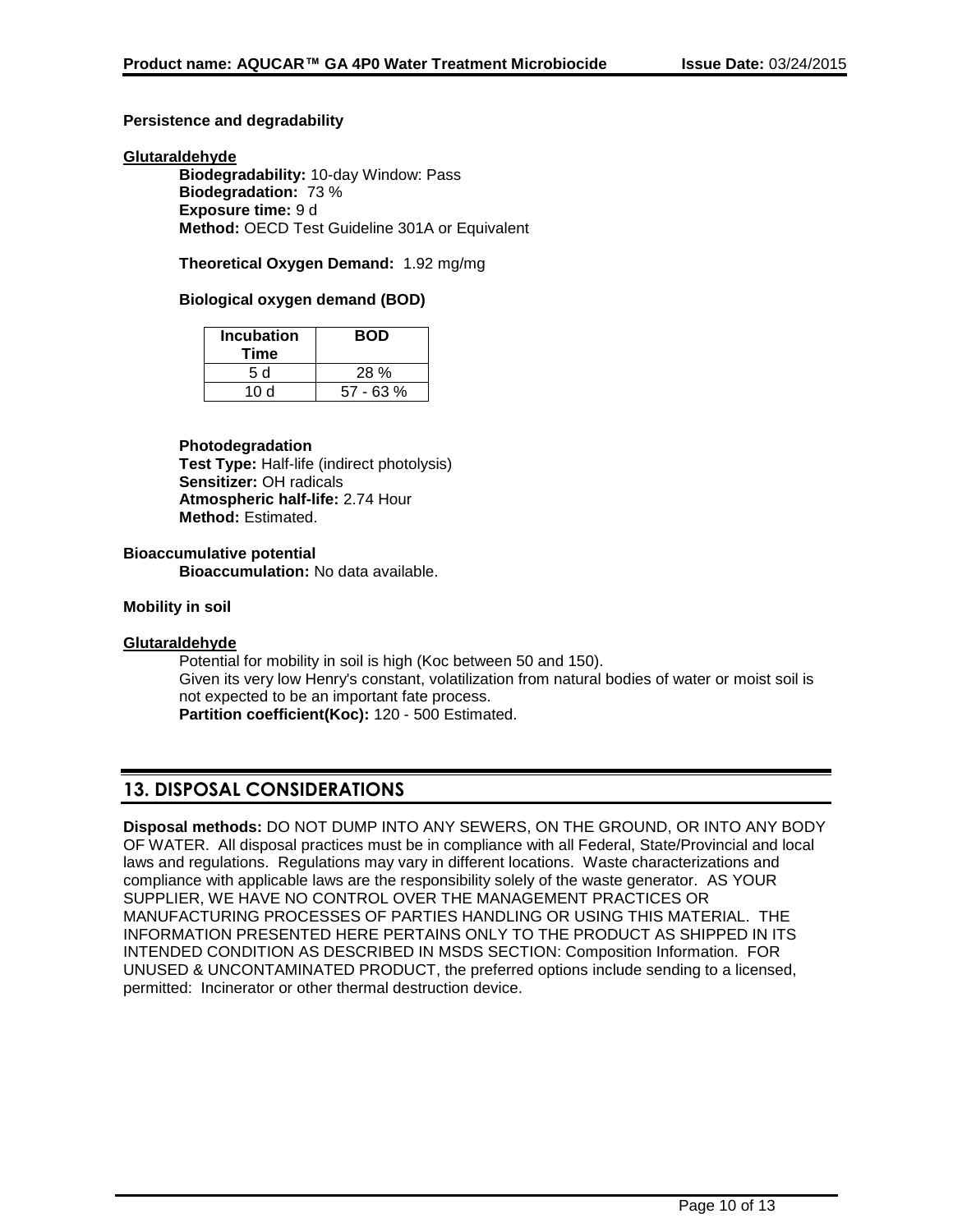# **14. TRANSPORT INFORMATION**

**Transport in bulk** 

**IBC or IGC Code**

# **DOT**

Not regulated for transport

# **Classification for SEA transport (IMO-IMDG):**

Not regulated for transport **according to Annex I or II of MARPOL 73/78 and the**  Consult IMO regulations before transporting ocean bulk

**Classification for AIR transport (IATA/ICAO):**

Not regulated for transport

This information is not intended to convey all specific regulatory or operational requirements/information relating to this product. Transportation classifications may vary by container volume and may be influenced by regional or country variations in regulations. Additional transportation system information can be obtained through an authorized sales or customer service representative. It is the responsibility of the transporting organization to follow all applicable laws, regulations and rules relating to the transportation of the material.

# **15. REGULATORY INFORMATION**

# **OSHA Hazard Communication Standard**

This product is a "Hazardous Chemical" as defined by the OSHA Hazard Communication Standard, 29 CFR 1910.1200.

**Superfund Amendments and Reauthorization Act of 1986 Title III (Emergency Planning and Community Right-to-Know Act of 1986) Sections 311 and 312** Acute Health Hazard

#### **Superfund Amendments and Reauthorization Act of 1986 Title III (Emergency Planning and Community Right-to-Know Act of 1986) Section 313**

This material does not contain any chemical components with known CAS numbers that exceed the threshold (De Minimis) reporting levels established by SARA Title III, Section 313.

111-30-8

# **Pennsylvania Worker and Community Right-To-Know Act:**

The following chemicals are listed because of the additional requirements of Pennsylvania law:

| <b>Components</b> | <b>CASRN</b> |
|-------------------|--------------|
| Glutaraldehyde    | 111-30-8     |

# **California Proposition 65 (Safe Drinking Water and Toxic Enforcement Act of 1986)**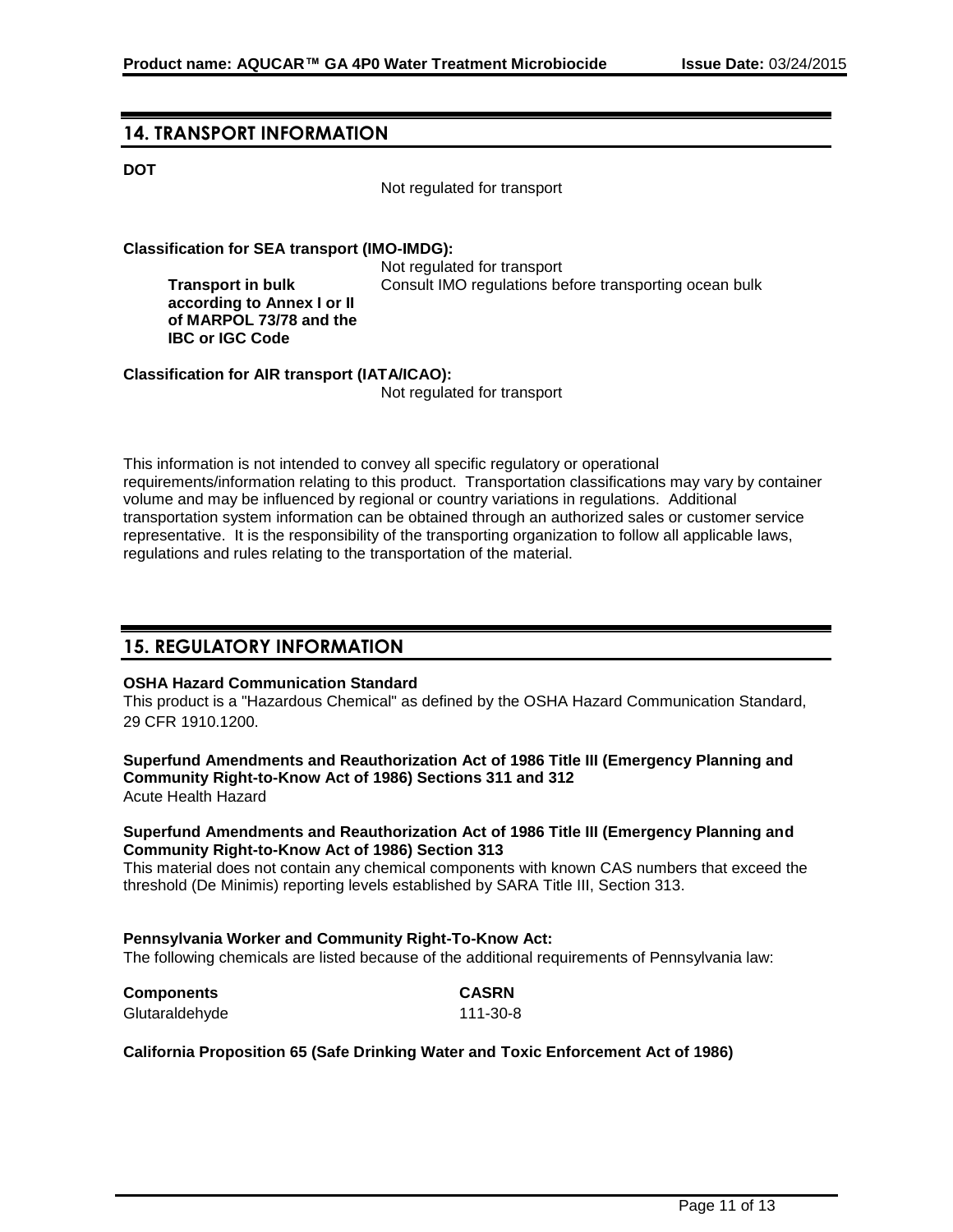This product contains no listed substances knownto the State of California to cause cancer, birth defects or other reproductive harm, at levels which would require a warning under the statute.

# **United States TSCA Inventory (TSCA)**

This product contains chemical substance(s) exempt from U.S. EPA TSCA Inventory requirements. It is regulated as a pesticide subject to Federal Insecticide, Fungicide, and Rodenticide Act (FIFRA) requirements.

# **Federal Insecticide, Fungicide and Rodenticide Act**

EPA Registration Number: 464-707

This chemical is a pesticide product registered by the Environmental Protection Agency and is subject to certain labeling requirements under federal pesticide law. These requirements differ from the classification criteria and hazard information required for safety data sheets, and for workplace labels of non-pesticide chemicals. Following is the hazard information as required on the pesticide label:

# DANGER

**Corrosive** Causes irreversible eye damage Causes skin irritation Harmful if inhaled Harmful if swallowed Harmful if absorbed through skin Prolonged or frequently repeated skin contact may cause allergic reaction in some individuals. Causes asthmatic signs and symptoms in hyper-reactive individuals. This pesticide is toxic to fish.

# **16. OTHER INFORMATION**

# **Product Literature**

Additional information on this product may be obtained by calling your sales or customer service contact.

# **Revision**

Identification Number: 101206298 / A001 / Issue Date: 03/24/2015 / Version: 4.0 Most recent revision(s) are noted by the bold, double bars in left-hand margin throughout this document.

# **Legend**

| <b>ACGIH</b>      | USA. ACGIH Threshold Limit Values (TLV) |
|-------------------|-----------------------------------------|
|                   | Ceiling limit                           |
| <b>DSEN, RSEN</b> | Skin and respiratory sensitizer         |

# **Information Source and References**

This SDS is prepared by Product Regulatory Services and Hazard Communications Groups from information supplied by internal references within our company.

THE DOW CHEMICAL COMPANY urges each customer or recipient of this (M)SDS to study it carefully and consult appropriate expertise, as necessary or appropriate, to become aware of and